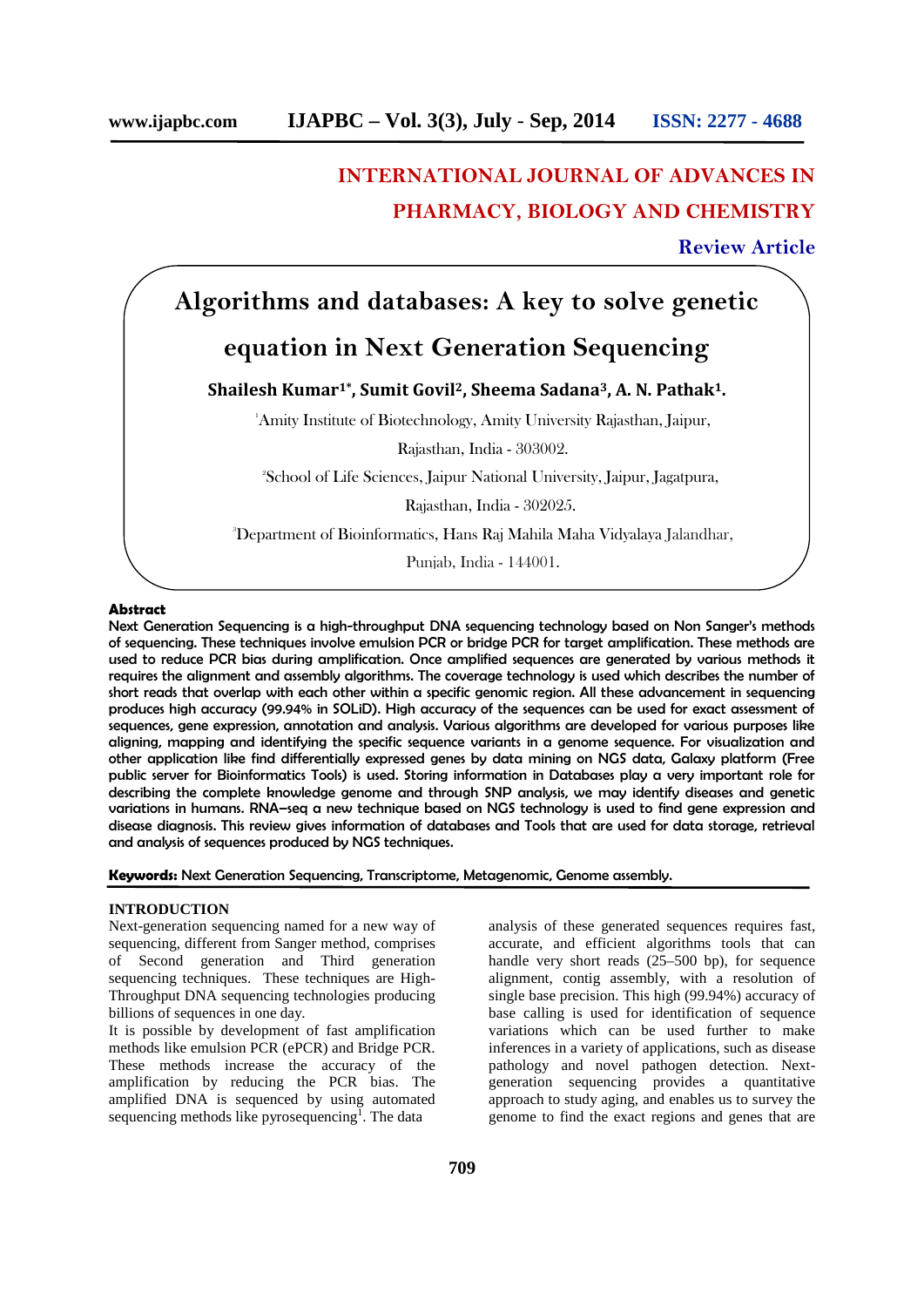affected and obtain information that was never available before. Next generation sequencing (NGS) platforms are currently being utilized for targeted sequencing of candidate genes or genomic intervals to perform sequence-based association studies. With the rapid advances of the NGS technologies, the cost of sequencing has dramatically decreased over the past few years and has made the sequencing of human genomes routine at the genome sequencing centers and core facilities in institutes<sup>2</sup>.

## **Algorithms involved in next generation sequencing:**

Algorithms and Tools involved in NGS are related to removal of error prone data, sequence alignment, assembly, base calling and visualization. At present number of integrated tools are also available which includes all process in single program. We are going to discuss about few of them in this review.

TagDust, a program identifying artifactual sequences in large sequencing runs. During library preparation, TagDust program identifies all reads on the basis of user-defined cutoff for the false discovery rate (FDR). This program is used to increase the accuracy of sequencing before alignment and assembly<sup>3</sup>.

Sequence assembly in Next Generation Sequencing plays important role. Some assembler like Scaffolded and Corrected Assembly of Roche454 (SCARF) is a next-generation sequence assembly tool for evolutionary genomics that is designed especially for assembling 454 EST sequences against high-quality reference sequences from related species. SCARF is based on algorithm to match 454 contigs with reference sequences and generate a scaffolded contig. SCARF is capable of assembling raw 454 reads: reads are assembled with a de novo assembler prior to SCARFing<sup>4</sup>. There are basically three approaches are carried out for de novo assembly, a) The Overlap/Layout/Consensus (OLC) methods rely on an overlap graph b) de Bruijn Graph (DBG) methods use some form of K-mer graph c) greedy graph algorithms may use OLC or DBG. Number of software are developed using these approaches. Greedy assembler bases SSAKE (First short read assembler), SHARCGS (operates on uniform length and high coverage), VCAKE (an iterative extension algorithm combined in Newbler pipeline for Solexa 454 hybrid). OLC based software are optimized for large genomes like Archne, Celera Assembler, and CAP/PCAP. Celera assembler is evolved to CABOG. De Brujin Graph based software are Velvet, ABySS, Euler (uses a filter process called spectral alignment for removing sequencing errors $)^5$ .

GSNAP program used by Sequencher for alignment of very short reads (14bp) to very long sequences. It supports Illumina-Solexa or Sanger standard FastQ

data formats. GSNAP program can align single-end and paired-end next-generation data to a reference sequence. The reference sequence may be in the form of a FastA or GenBank file. GSNAP uses highly efficient methods for compressing the reference sequence and thereby speeding up the program<sup>6</sup>. Reptile tool is incorporated in pipeline of next generation sequence data for short read error correction to increase precision of assembly of sequences<sup>7</sup>. Due to Ultrafast speed i.e. alignment of short DNA sequences (reads) to the human genome at a rate of 25 million reads per hour on a typical workstation with 2 gigabytes of memory uses Burrows-Wheeler-Transformed (BWT) impact is high. This scheme is called the Burrows-Wheeler transform, Genomic Next-Generation Universal Mapper (GNUMAP) algorithm unbiased probabilistic mapping of oligonucleotides, from next-generation sequencing for searching genetic mutations. GNUMAP algorithm assigns a number to segments of the reference genome that are only several base pairs long. If read has more than a few base pairs with a lower probability, this algorithms will discard the entire read, which ignores probability and quality data that are supplied by next-generation sequencers. GNUMAP with competing next-generation mapping algorithms including Bowtie and MAQ mapped about 15% more reads than any other algorithm tested $8$ . Meta-IDBA another de Novo assembler for metagenomic data which works on two steps. Firstly it tries to partition the de Bruijn graph into isolated components of different species based on an important observation. Then, for each component, it captures the slight variants of the genomes of subspecies from the same species by multiple alignments and represents the genome of one species, using a consensus sequence. When it is compared with other assembler it was observed that it has similar accuracy<sup>9</sup>. GRASS algorithm provides a mixed-integer programming formulation for contig scaffolding problems, which combines contig order, distance and orientation in a single optimization objective to make error free scaffolds of assembled sequences<sup>10</sup>. Tool such as FANSe used for long read algorithms. They mapped a dataset generated on the 454 GS FLX sequencing platform to the E. coli reference genome. For validation of mapping result of FANSe, they randomly chose 20 mapped reads (Indel-free and Indel-containing reads) and manually verified the unique and correct mapping of all these reads using the NCBI nucleotide BLAST tool. This makes is tool of high sensitivity and low ambiguity. It also uses hotspot score to prioritize the processing of highly possible matches and implements modified Smith–Watermann refinement with reduced scoring matrix to accelerate the calculation without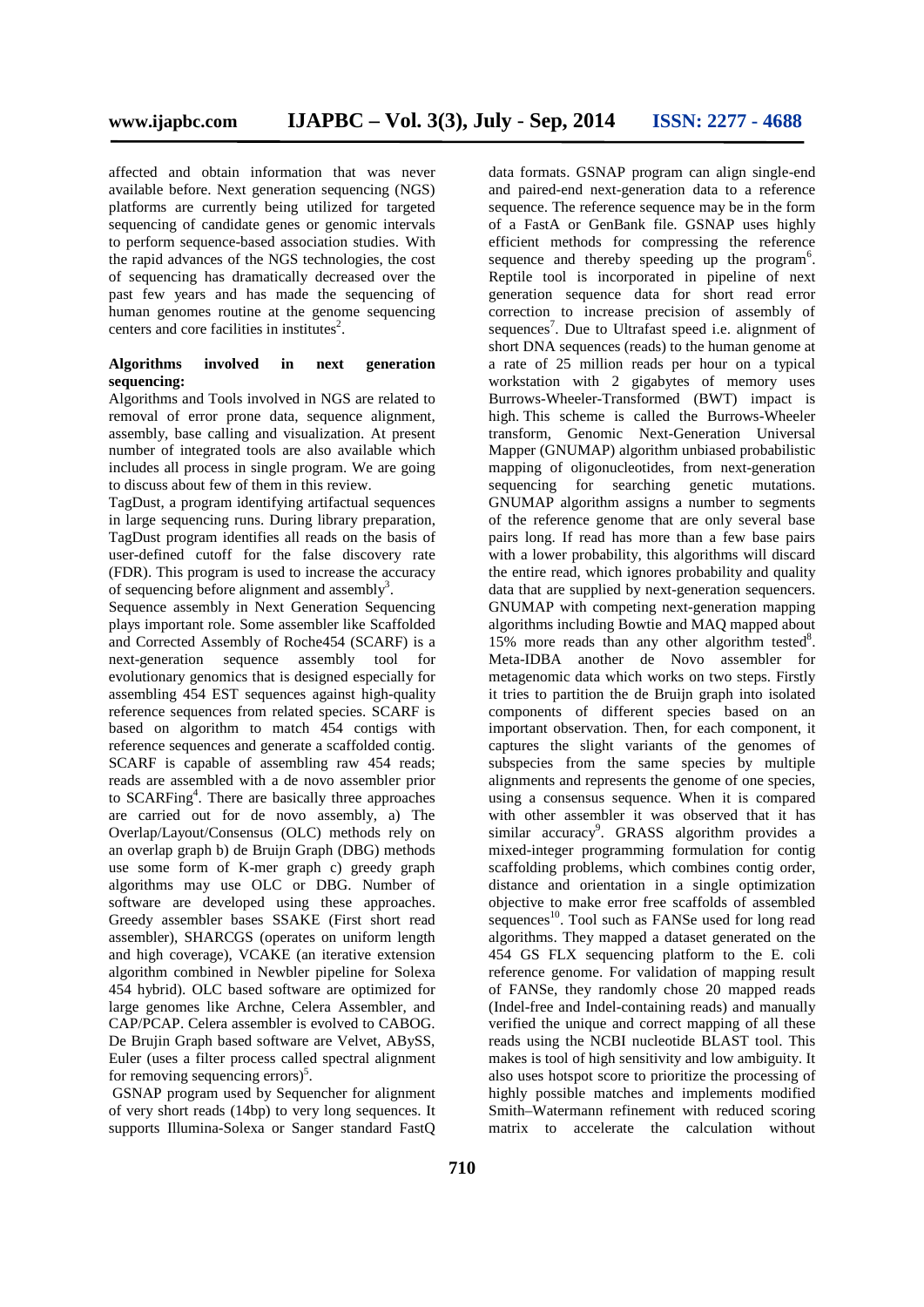compromising its sensitivity $11$ . Numbers of other tools are also used for assembly and alignment we had discussed only few of them refer table 1 for more tools.

RNA-seq is a new technique which is used to analyze gene expression in an organism. It is based on deep sequencing technologies working on next generation sequencing methods. This is said to be the most revolutionary technique for Transcriptomic analysis till date. RNA-Seq experiments produce data on millions of short reads. The data report the base sequence of the reads and the positions on the genome to which the reads are mapped $12$ .

The accuracy of sequencing and assembly can solve many problems related to unsolved mechanism of gene expression. RNA sequencing<sup>23</sup> approaches avoid the weaknesses which are associated with Microarrays for RNA profiling. The expression profiling Workflow includes mainly four steps (1) QC: Filter Short Reads, (2) Align and Assemble or Assemble and Align, (3) Computational Analysis: Quantify Expression, or other applications and (4) Data Visualization. At each step of Workflow they use various software for example FASTX Toolkit, Fast QC, R Short Read are used for filtering, Top $Ha^{13}$  for aligning and for assembly they use Cufflinks, whereas Cuffcompare, Cuffdiff ,  $SAMtools^{14}$ , BEDtools<sup>15</sup>, R: edger<sup>16</sup>, DEGSeq<sup>17</sup> are used for quantifying the expression and IGV, or UCSC Genome Browser<sup>18</sup> is used for data visualization.

The software listed is based on very refined algorithms which are developed to increases the efficiency of experiments and accuracy in result interpretation. Gene fusion is a phenomenon which plays an important role in the onset and development of some cancers, such as lymphomas and sarcomas. Studies on Gene fusion are possible because of RNA Seq technique; Fusion $\text{Map}^{19}$ , TopHat-Fusion<sup>20</sup>, FusionFinder<sup>21</sup>, deFuse<sup>22</sup> are various software that are developed to detect gene fusion in RNA seq data with remarkable accuracy.

#### **Databases:**

There are number of databases are available to store Next Generation Sequence information and RNA-Seq Information. The SRA data model was designed in collaboration with the EBI and the DDBJ under the auspices of the International Nucleotide Sequence Database Collaboration (INSDC). The INSDC's DDBJ/EMBL/GenBank database has been a critical resource in biomedicine. Sequence submission in several ways: first time and occasional submitters can use an interactive interface and upload smaller data sets through a web browser. High-throughput users can submit data via an automated submission pipeline

that uses XML to describe metadata and the community-developed Sequence Read Format (SRF) as a common container file format, and all three SRAs use a high-speed file transfer protocol called fasp (Aspera, Inc., Emeryville, CA, USA) that allows users to transfer files at speeds up to 400 Mbps, many times faster than  $ftp^{25}$ . Cancer Biomarker Database with Next Generation Sequencing Targets this database contains pre-clinical and clinical biomarkers that were identified or validated using patient samples. The biomarkers include in these studies are gene expression biomarkers, miRNA biomarkers, SNP/mutation/deletion biomarkers and protein biomarkers. The most important component of the database is the annotation. Ideally, the annotation should be provided in GFF3 format. Ensembl conveniently provides GTF files for their annotated genomes. NGSmethDB: Database for next-generation sequencing whole genome methylation allows the generation of whole genome methylation maps at single-cytosine resolution. This database uses a web interface based on GBrowse which allows visualizing the methylation data in a genomic context together with many other annotations. These databases allow CpG dinucleotides and second the CAG/CTG pattern, methylated in undifferentiated cells and displaying the methylation among different tissues in the promoter regions of RefSeq genes<sup>26</sup>. NGS Catalog is a database that deposits published information of various NGS studies and their mutation characteristics like simple nucleotide variations (SNVs), small insertions/deletions, copy number variations, and structural variants, as well as mutated genes and gene fusions detected by NGS. This information is an important key for Epigentic and genomic variation studies. Other facilities provided by NGS catalog is user data upload, NGS general analysis pipelines, and NGS software<sup>27</sup>. RNA Seq Atlas is a reference database for gene expression profiling in normal tissues by next generation sequencing<sup>28</sup>. SRA database is another source from where one can download data related to RNA seq studies and can use it to analyze for some new findings.

#### **Platforms used by companies:**

Modern high-throughput data collection methods are likely to be highly enabling and transformative to the biomedical sciences. Galaxy is an open-source, scalable, web-based framework for data and analysis tools integration. The Galaxy platform<sup>29</sup> empowers transparent and reproducible research by providing interactive access to popular next generation sequencing tools, genomic interval operations, and visualization at genome browsers. Galaxy on the cloud infrastructure is the feasible solution for us to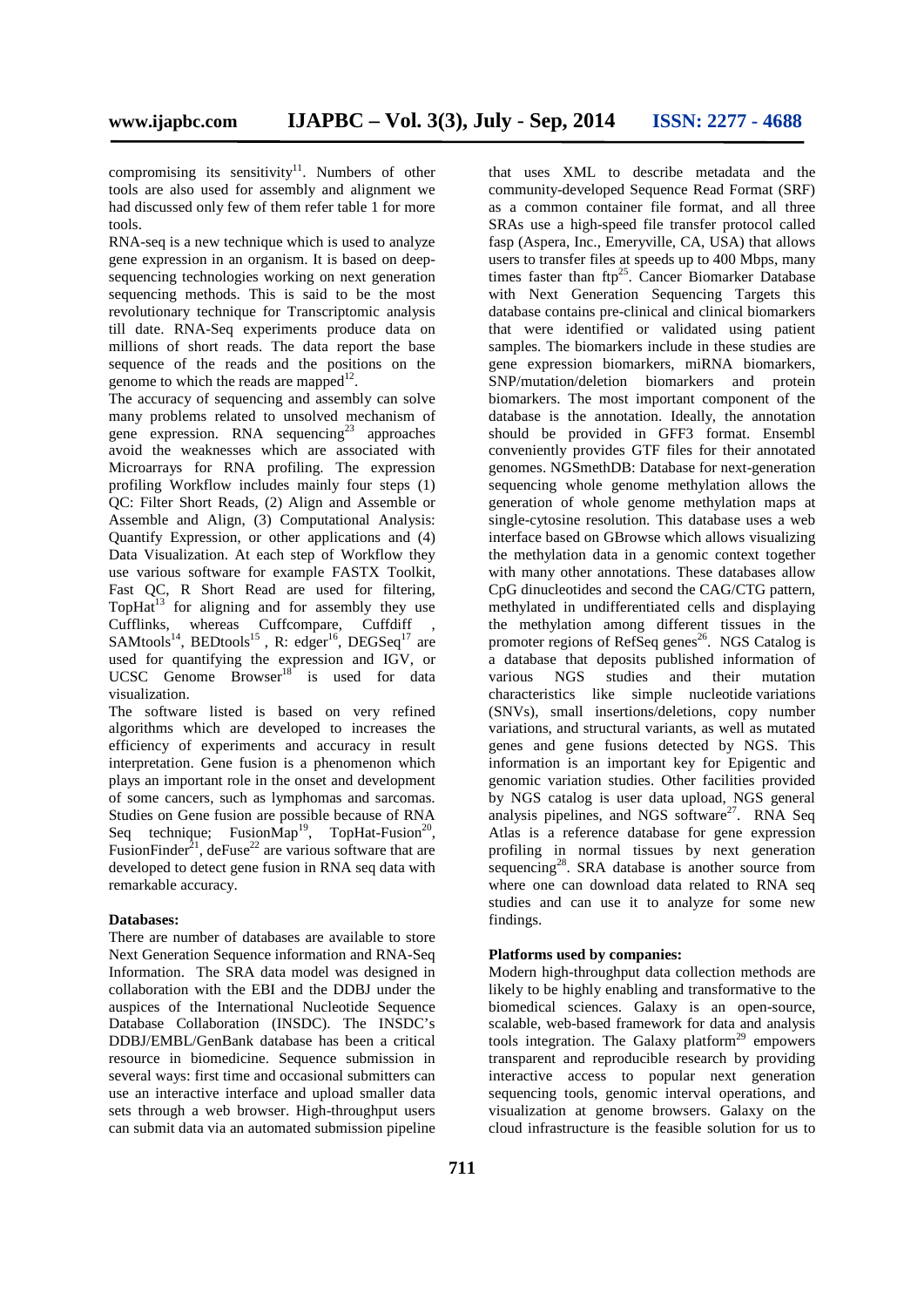perform NGS data analyses, such as whole exome, RNA and Chip- sequencing analyses. An RNA-Seq in Galaxy can be easily created to analyze and visualize transcriptome data. It can be used to find differentially expressed gene, to find alternatively spliced genes, to discover novel genes and exons, to are identify novel splice junctions and most importantly for cancer studies to discover gene fusions. Machine specific steps needed to call base pairs and compute quality scores for those calls. This often results in a FASTQ file, which is a combination of the sequence data as a string of A, C, G and T characters and an associated Phred quality score for each of those bases. High throughput sequencing machines, such as the Illumina G1, allows providing their own alternatives to the standard primary analysis solution, called "The Illumina pipeline". Variant calling is an important process of accurate determination of variations (or differences) between a test sample and the reference genome. These variations may be in the various forms like single nucleotide variants, smaller insertions or deletions (also known as indels), or larger structural variants of various categorize such as transversions, translocations, and copy number variants.

Avidas is the data mining and visualization platform $30$ at the core of all bioinformatics adding statistical analysis, machine learning, and ontological interpretation within the visualization-driven data analytics framework. The platform has been integrated with state-of-the-art algorithms for analysis and management of next-generation sequencing data on a wide range of computing infrastructures. It supports workflows for Alignment, RNA-Seq, DNA-Seq, ChIP-Seq, and Small RNA-Seq analysis.

### **Application of NGS in Epigenetics:**

Epigenetics is the study of heritable changes in genes function that occur without a change in DNA sequence. NGS-based studies have provided detailed and comprehensive views of epigenetic modifications for the genomes of many species and cell types $31$ . High-throughput DNA sequencing approaches promise to help the diagnosis and guide treatment decisions in many diseases and in many patients, and the combined analysis of the cancer genome and the epigenome promises to become a powerful diagnostic and therapeutic tool. DNA methylation has attracted much attention due to the discovery of 5 hydroxymethyl-cytosine and its role in epigenetic reprogramming and pluripotency. Eukaryotic DNA methylation, its role in metazoan genome evolution, epigenetic reprogramming, and its close ties with histone modifications in the context of transcription<sup>26</sup>. The epigenetic influences various processes like

Replication, recombination, repair, cell-cycle progression, epigenetic silencing, transcription and chromosomal stability. In Epigenetics, DNA and Protein interactions can be studied using a technique called ChIP. In ChIP, DNA and associated proteins chemically cross-linked (typically with formaldehyde) and the DNA is fragmented by sonication or digestion with micrococcal nuclease. Proteins cross-linked to DNA are then immunoprecipitated using an antibody specific to the protein of interest. Epigenetics have combined chromatin-immunoprecipitation (ChIP) with next generation high-throughput sequencing technologies to describe the locations of histone post-translational modifications (PTM) and DNA methylation genome wide. The ChIP-on-chip approach has proved to be productive for the genome-wide mapping of DNA binding proteins, nucleosomes and histone modifications. A very advance approach, ChIP-Seq, which combines ChIP with large number of directed parallel sequencing. In ChIP seq technique enriched DNA is directly sequenced, by using Solexa or Illumina platforms and then the reads are mapped to the reference genome. ChIP-Seq has been employed to identify transcription factor binding sites in the human genome for neuron-restrictive silencing factor (NRSF) and signal transducer and activator of transcription<sup>27</sup>. There are number of commercial and open source pipelines like Avadis NGS, DNASTAR, GeneSifter, NextGENe, easyRNASeq<sup>32</sup>, ExpressionPlot<sup>33</sup>, GENE-Counter<sup>34</sup>, RobiNA which works for RNA seq data analysis.

## **Application of RNA-Seq Data:**

The wide application of NGS based RNA seq is to find gene expression, Differential gene expression, to identify genetic annotation, to find protein-protein interactions and Pathway analysis in an organism. It helps in disease classification and their diagnosis, RNA-Seq provides a very powerful tool for highresolution genomic studies of tissues and cell populations to detect novel mutations and transcripts in cancers, to classify various tumors based on their gene expression patterns. This method can also identify microbial pathogens based on sequence identification<sup>27</sup>. As RNA-Seq methods increased in speed tremendously and significantly reduces cost, sequence-based microbial diagnosis could become approachable and accurate. This technique could be used to identify global changes in microbial populations within humans, such as the gut microbiome, or could be used to identify novel pathogens. In a study on neurological disorders in 2014, with the help highly reliable Sequencing methods researchers had decoded mutations associated with Mendelian as well as more complex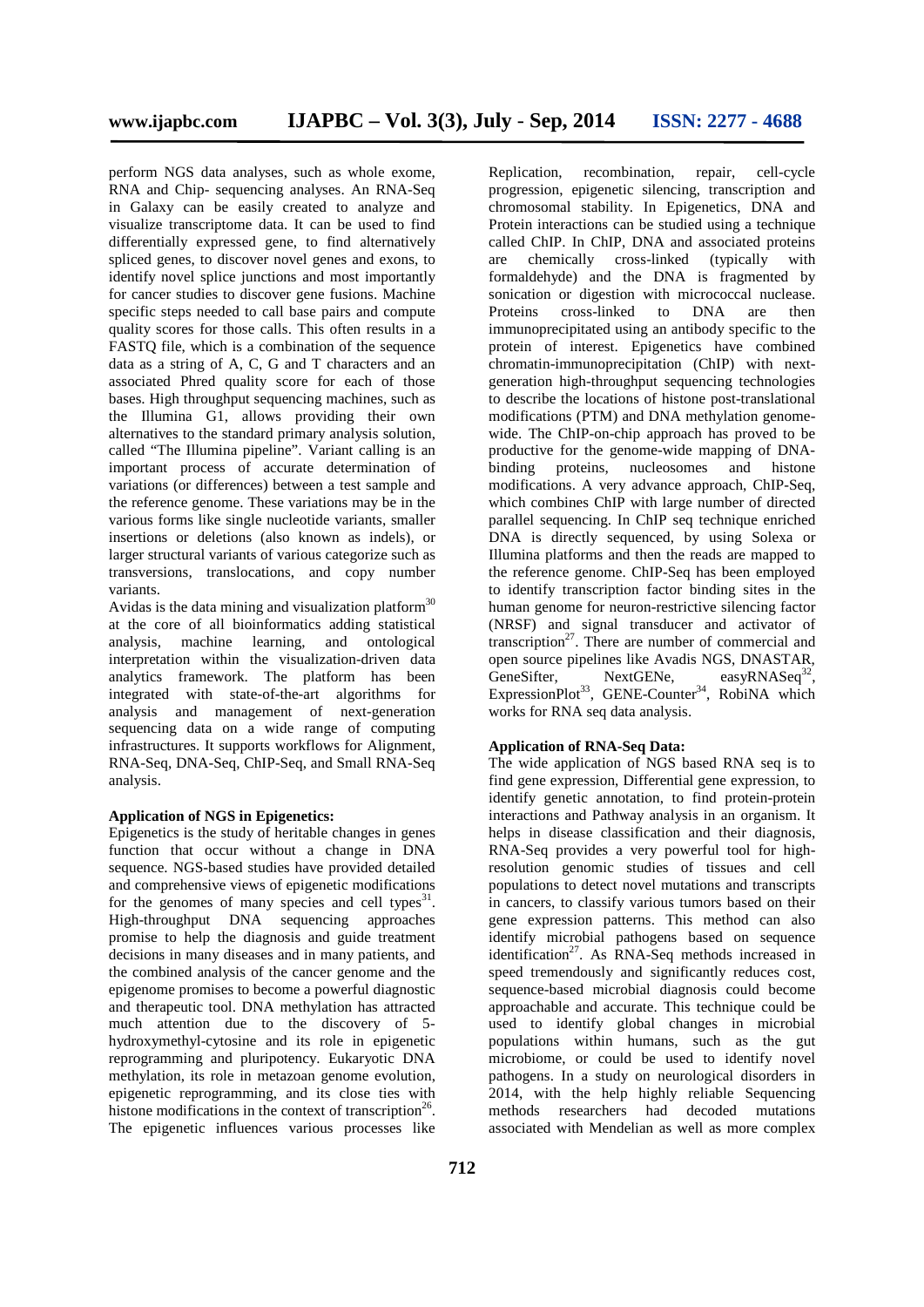neurological diseases<sup>35</sup>. These methods are used as molecular diagnostic kit for identification of various diseases<sup>36</sup>. These NGS based methods are very important and are helping in decoding the code of life present in the grammar of genome. With the intervention of Computer based tools and algorithms that are developed world wide are making it easier to find most difficult results which are beyond the

interpretation level. These tools have also increased the level of accuracy to approximate 100 percent. These in-silico methodologies are playing remarkable role in genomic and clinical based research.



**Figure 1: RNA seq Technique**. <sup>24</sup>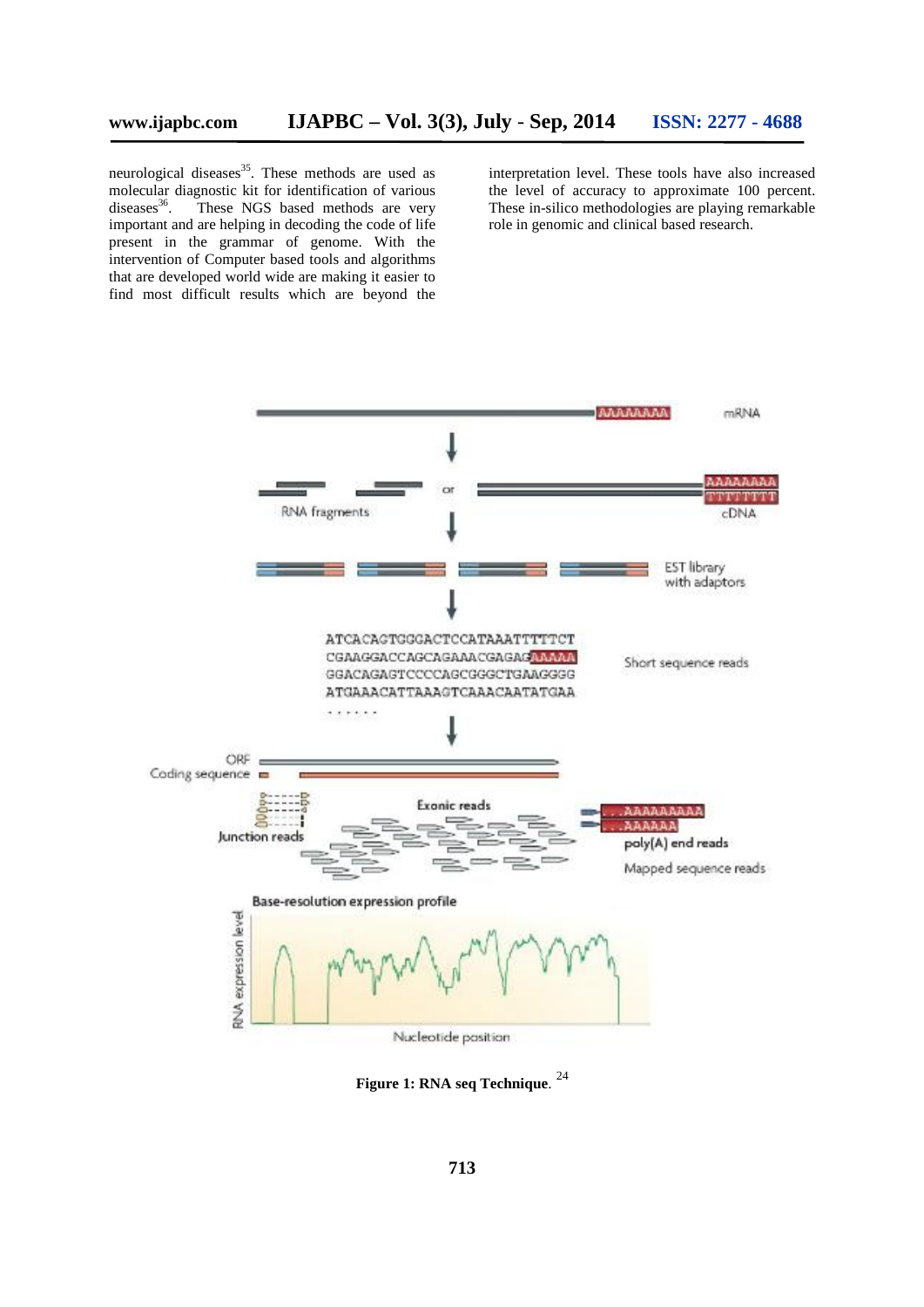

**Figure 2: RNA seq Data Work flow** 

|  |  | Table 1: List of various software used for Next Generation Sequence Data analysis. |  |
|--|--|------------------------------------------------------------------------------------|--|
|  |  |                                                                                    |  |

| S.No. | <b>Process</b>                             | Algorithm                                                                       |
|-------|--------------------------------------------|---------------------------------------------------------------------------------|
|       | Alignment                                  | GASSST, MicroRazerS, B-SOLANA, RRBSMAP, ELAND                                   |
| 2     | Assembly                                   | Meta-IDBA, Gee Fu, QuRe, Bambus 2, FLASH, Gap5, Est2assembly, GeeFu, QSRA       |
| 3     | <b>Base Calling</b>                        | Reptile, TagDust, Swift, SHREC, iCORN                                           |
| 4     | Variant Detection                          | Slider, Slider, VARiD, SVDetect, ACCUSA, VarSifter, TREAT, SVseq, SomaticSniper |
| 5     | Visualization                              | Artemis, Savant, giraffe, CisGenome Browser, CummeRbund                         |
| 6     | <b>Trimming Sequencing Quality Control</b> | Clean reads, ConDeTri, Ea-utils                                                 |
|       | Complete Package                           | Geneious, Avadis NGS, Lasergene, Pipeline Pilot, SegMan NGen                    |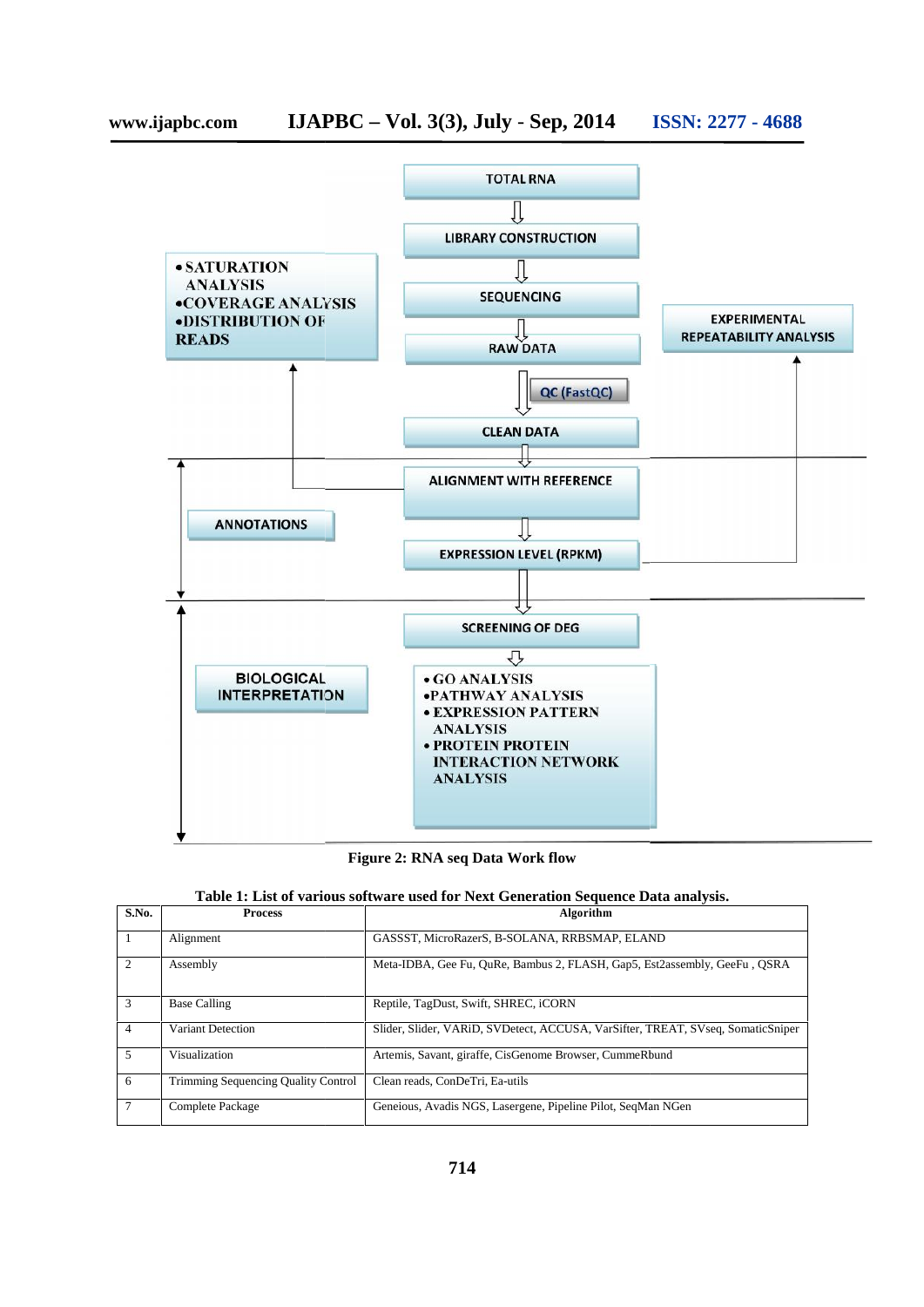| S.No.            | <b>Process</b>                       | Algorithm                                                                                       |  |  |
|------------------|--------------------------------------|-------------------------------------------------------------------------------------------------|--|--|
| 1.               | RNA seq Filtering                    | FASTX Toolkit, Fast OC, R Short Read, Flexbar, RSeOC, SAMStat, FLASH                            |  |  |
| 2.               | RNA seq alignment                    | TopHat, GMAP, RazerS, Mosaik, STAR, HMMSplicer                                                  |  |  |
| 3.               | RNA seq assembly                     | Cufflinks, iReckon, Flipflop, MITIE, RNAeXpress, Scripture                                      |  |  |
| $\overline{4}$ . | RNA seq expression<br>Quantification | Cuffcompare, Cuffdiff, SAMtools, BEDtools, R: edgeR, DEGSeq, DEXSeq, ERANGE,<br>NPEBseq, rOuant |  |  |
| 5.               | RNA seq Data Visualization           | IGV, UCSC Genome Browser, EagleView, Degust, SeqMonk                                            |  |  |
| 6.               | RNA seq Annotation                   | HLAminer, seg2HLA, pasa                                                                         |  |  |

**Table 2: List of various software used for RNA-seq Data Analysis.**

#### **REFERENCES**

- 1. Mardis ER. The impact of next-generation sequencing technology on genetics. Trends in genetic, 2008;24(3):133-141.
- 2. Wang Q, Xia J, Jia P, Pao W, Zhao Z, Application of next generation sequencing to human gene fusion detection: computational tools, features and perspectives. Briefings in bioinformatics, (2013); 14(4):506-519.
- 3. Lassmann T, Hayashizaki Y, Daub CO, TagDust—a program to eliminate artifacts from next generation sequencing data, Bioinformatics, 2009; 25(21):2839-2840.
- 4. Barker MS, Dlugosch KM, Reddy ACC, Amyotte SN, Rieseberg LH, SCARF: maximizing next generation EST assemblies for evolutionary and population genomic analyses. Bioinformatics, 2009; 25(4): 535-536.
- 5. Miller JR, Koren S, Sutton G, Assembly algorithms for next-generation sequencing data, Genomics, 2010; 95(6):315-327.
- 6. Wu TD, Nacu S, Fast and SNP-tolerant detection of complex variants and splicing in short reads, Bioinformatics, 2010; 26(7): 873-881.
- 7. Yang X, Dorman KS, Aluru S. Reptile: representative tiling for short read error correction." Bioinformatics, 2010; 26(20): 2526- 2533.
- 8. Clement NL et al., The GNUMAP algorithm: unbiased probabilistic mapping of oligonucleotides from next-generation sequencing, Bioinformatics, 2010; 26(1):38-45.
- 9. Peng Y, Leung HC, Yiu SM, Chin FY, Meta-IDBA: a de Novo assembler for metagenomic data, Bioinformatics, 2011;27(13):i94-i101.
- 10. Gritsenko AA, Nijkamp JF, Reinders MJ, de Ridder D, GRASS: a generic algorithm for scaffolding next-generation sequencing assemblies, Bioinformatics, 2012;28(11):1429- 1437.
- 11. Shumway M, Cochrane G, Sugawara H, Archiving next generation sequencing

data, Nucleic acids research, 2010; 38:suppl 1; D870-D871.

- 12. Lee J, Ji Y, Liang S, Cai G, Müller P, On differential gene expression using RNA-Seq data. Cancer informatics, 2011; 10:205.
- 13. Trapnell C, Pachter L, Salzberg SL, TopHat: discovering splice junctions with RNA-Seq. Bioinformatics, 2009; 25(9):1105-1111.
- 14. Li H, et al., The sequence alignment/map format and SAMtools, Bioinformatics, 2009; 25(16): 2078-2079.
- 15. Quinlan AR, and Hall IM, BEDTools: a flexible suite of utilities for comparing genomic features, Bioinformatics, 2010; 26(6):841-842.
- 16. Robinson MD, McCarthy DJ, Smyth GK, edgeR: a Bioconductor package for differential expression analysis of digital gene expression data. Bioinformatics, 2010; 26(1):139-140.
- 17. Wang L, Feng Z, Wang X, Wang X, Zhang X, DEGseq: an R package for identifying differentially expressed genes from RNA-seq data, Bioinformatics, 2010; 26(1):136-138.
- 18. Karolchik D, et al, The UCSC genome browser database, Nucleic acids research, 2003;31(1):51- 54.
- 19. Ge H, Liu K, Juan T, Fang F, Newman M, Hoeck W, FusionMap: detecting fusion genes from next generation sequencing data at base-pair resolution. Bioinformatics, 2011; 27(14):1922- 1928.
- 20. Kim D, Salzberg SL, TopHat-Fusion: an algorithm for discovery of novel fusion transcripts. Genome Biol, 2011;12(8): R72
- 21. Francis RW, Thompson-Wicking K., Carter KW, Anderson D, Kees UR, Beesley AH, FusionFinder: a software tool to identify expressed gene fusion candidates from RNA-Seq data, PloS one, 2012; 7(6), e39987.
- 22. McPherson A, et al. deFuse: an algorithm for gene fusion discovery in tumor RNA-Seq